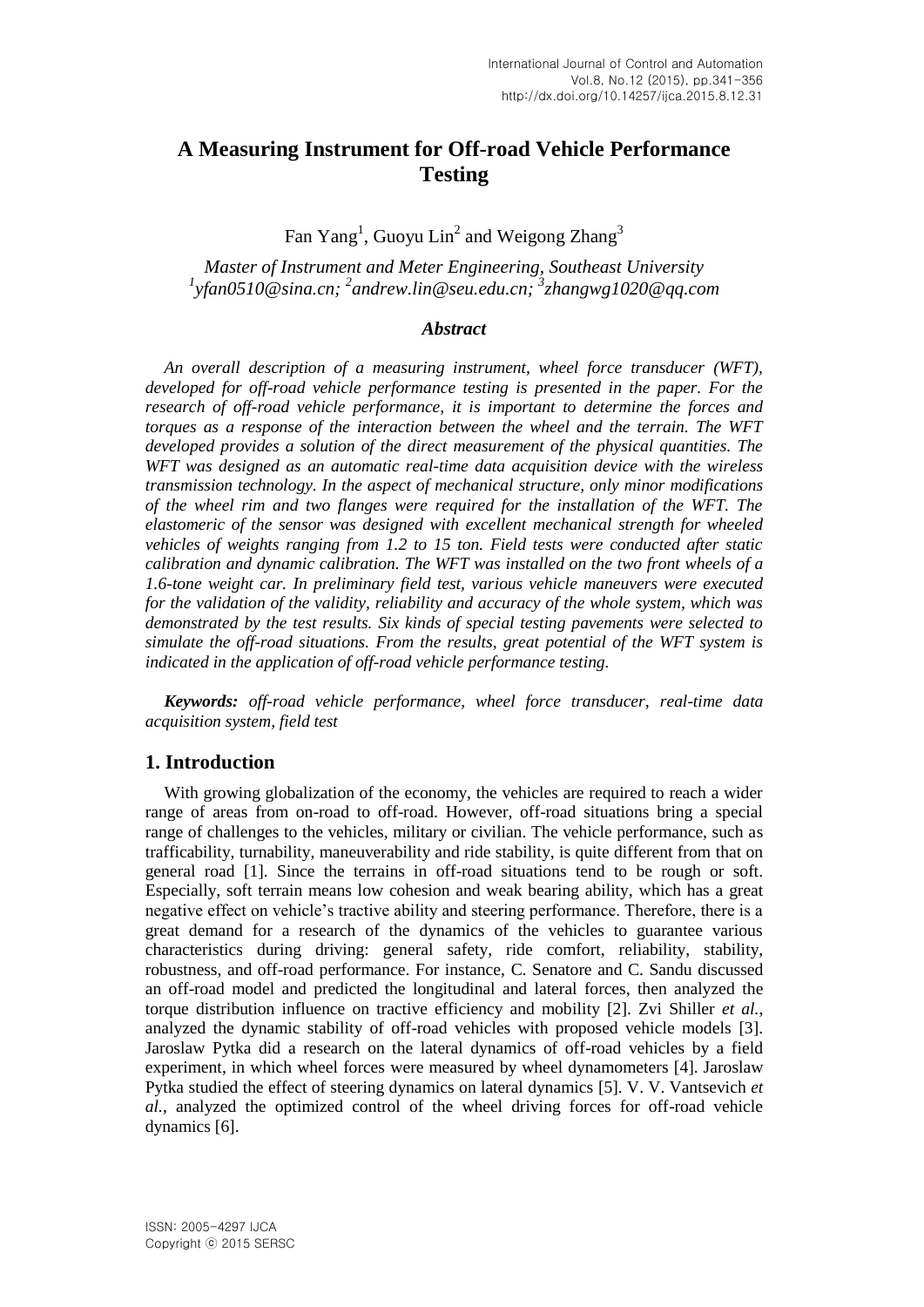As we can see from the research mentioned above, for analyzing the dynamics, it is necessary to determine the dynamic forces and torques produced during the interaction between the soil and the wheels. As shown in Figure 1, the forces and torques include longitudinal force  $(Fx)$ , vertical force  $(Fz)$ , lateral force  $(Fy)$ , heeling torque  $(Mx)$ , twist torque  $(Mv)$  and aligning torque  $(Mz)$ . These forces and torques are used as necessary input or output in the models mentioned. How to gain the dynamic forces and torques is a great issue.



**Figure 1. The Diagram of Six-Dimensional Forces of Wheel**

Great efforts have been made to determine the forces and torques through various kinds of methods and models. For instance, in the research of off-road vehicle trafficability, a variety of models have been established to describe the interaction between the soil and the wheels, such as the semi-empirical model, the empirical model and the analytical model [7]. The semi-empirical model is pioneered by Bekker [8, 9] and later by Wong [10] to predict the tractive performance of vehicles. The prototype of the empirical model is put forward at the US Army Corps of Engineers, Waterways Experiment Station (WES) [11]. The empirical equations are produced from the comparison between the field data and the vehicle parameters. The analytical model is appealing and developed in recent years, such as finite element modes (FEM) [12] and discrete element models (DEM) [13]. It is a method of computer simulation to simulate the consequential forces and torques of the interaction. However, the predicting methods and models have some limitations and there are significant deviations between the predicting results and the actual.

The measurement through instruments can be used as a direct way to gain the forces and torques, which provides more direct and more accurate data. It is also a validation of the models for predicting. Similarly, for instance, in the research of off-road vehicle trafficability, soil-bin tests are widely used as a kind of model tests [14-16]. However, they cannot reflect all the characteristics in wheel-soil interactions, especially the dynamic characteristics as in real vehicle situations. So real vehicle test data is essential for further validation of the prediction models and can provide strong base data for the further research of off-road vehicle performance. By contrast, wheel force transducer is an important instrument to measure the forces and torques on real vehicles [17]. This kind of direct measuring instrument can be installed on the real vehicle without changes in the vehicle's structure. Only the wheel rim should be modified. Thus, the dynamic responses between the soil and the wheels can be recorded during field tests. For instance, a description of a rotating wheel dynamometer developed for off-road testing of military vehicles is presented [18], as shown in Figure 2(a). A new integrated testing system for the validation of stochastic vehicle-snow interaction models is introduced [19], in which the instrumented ground vehicle was equipped with the wheel force transducer (WFT) to measure the required wheel forces and torques as shown in Figure 2(b).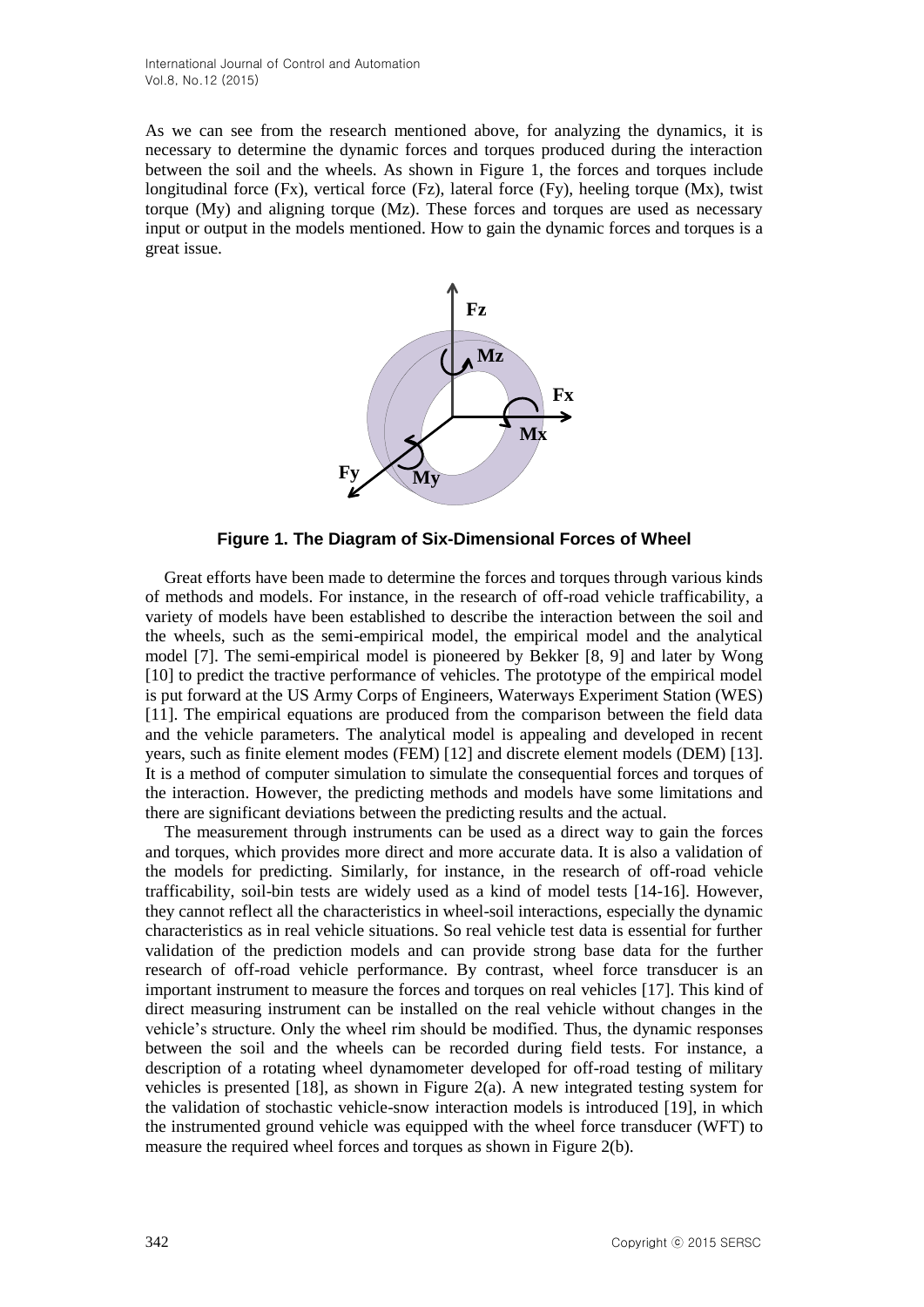

**Figure 2. (A) Application of a Rotating Wheel Dynamometer (B) Application of Wheel Force Transducer**

A number of wheel force transducers are currently commercially available, however, whose price is beyond the scientific research budget of university studies. Therefore, a wheel force transducer was designed and fabricated by Southeast University for off-road testing. This paper makes a description of the design, manufacture and calibration of the complete WFT system. The results of field tests are presented to demonstrate the effectiveness and capability of the testing system and show the potential of the system in the research of off-road vehicle performance testing.

### **2. The Overall Structure of WFT**

As shown in Figure 3(a) and Figure 3(b), the WFT developed by Southeast University is composed of the following subsystems: the sensor (the elastomer, the electric bridge), the modified rims, the mounting parts (the flanges, the mounting screws), the automatic real-time data acquisition system (the sample module, the transfer module). Figure  $3(c)$  is the electrical flowchart of the WFT. In the process of movement, the transfer module is static relative to the vehicle, and the other parts of the WFT rotate with the wheel. Each subsystem is described in detail below.





 $(a)$  (b)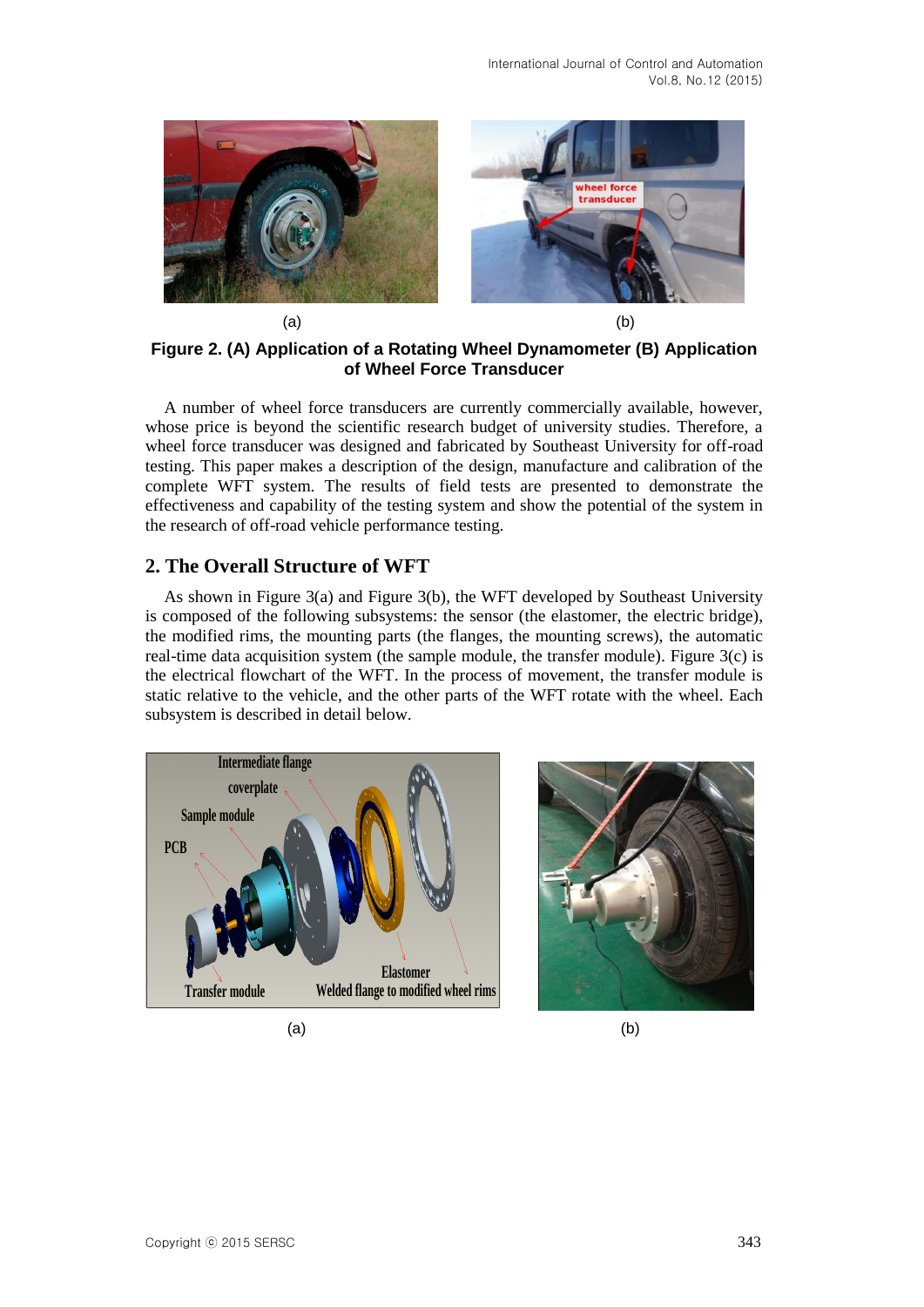

(c)

**Figure 3. (A) The Assembly Diagram of WFT (B) A Picture of WFT (C) the Electrical Flowchart of WFT**

## **2.1. The Sensor**

The design of the elastomer is a key part of the WFT. The elastomer is sensitive to the forces and torques acted on the wheel through the caused deformation. The sensitivity of the elastomer should be guaranteed. As the elastomer is fixed on the rotating wheel, it suffers from poor working conditions in off-road situations. Hence, high requests are put forward to the structure and the installation of the elastomer. Finite element analysis was carried out for the demand of sensitivity and load carrying capacity. Firstly, 40CrNiMoA was chosen as the material of the elastomer. Secondly, the eight spoke structure was exploited, which has several advantages: small axial size, large radial force load capacity, and small impact on the whole vehicle. As shown in Figure 4(a), the elastic body consists of an inner ring, an outer ring, and eight elastic beams. The mounting holes on the inner ring and outer ring are used to connect the elastomer. 8 elastic beams are distributed uniformly between the inner ring and the outer ring. When various forces and torques are acted on the wheel, deformation of the elastic beam is caused. Resistance strain gauges were placed on the elastic beam to sense the deformation. The position of the resistance strain gauges was designed specially [20]. The measurement of the longitudinal force (Fx) is shown as an example. Resistance strain gauges R1-R4 were placed beside the elastic beams in couple as shown in Figure 4(a). Then the differential electric bridge of the resistance strain gauges was formed by the bridge circuit to eliminate the common-mode error and amplify the deformation of each single resistance strain gauge as shown in Figure 4(b). The wheel with the elastomer assembled on the real wheel is shown in Figure 4(c).

## **2.2. The Modified Wheel Rim**

Only a small part of the original rim is needed to be modified to fit the installation of the WFT on the vehicle. Wheels of different diameters are modified in the same way. In the case of the prototype solution, the wheel rim was modified by cutting off the central part and then welding a special designed welded flange to the rim. The mounting holes on the weld flange will match the ones on the outer ring of the elastomer as shown in Figure 4(c).

## **2.3. The Mounting Parts**

The mounting parts for the WFT are particularly important, because the forces and torques acted on the wheel hub are transmitted to the sensor by the mounting parts. The pretightening load introduced by the mounting screws may affect the precise measurement. Optimal scheme is put forward by computer simulation of finite element analysis. In this design, an intermediate flange was designed to connect the whole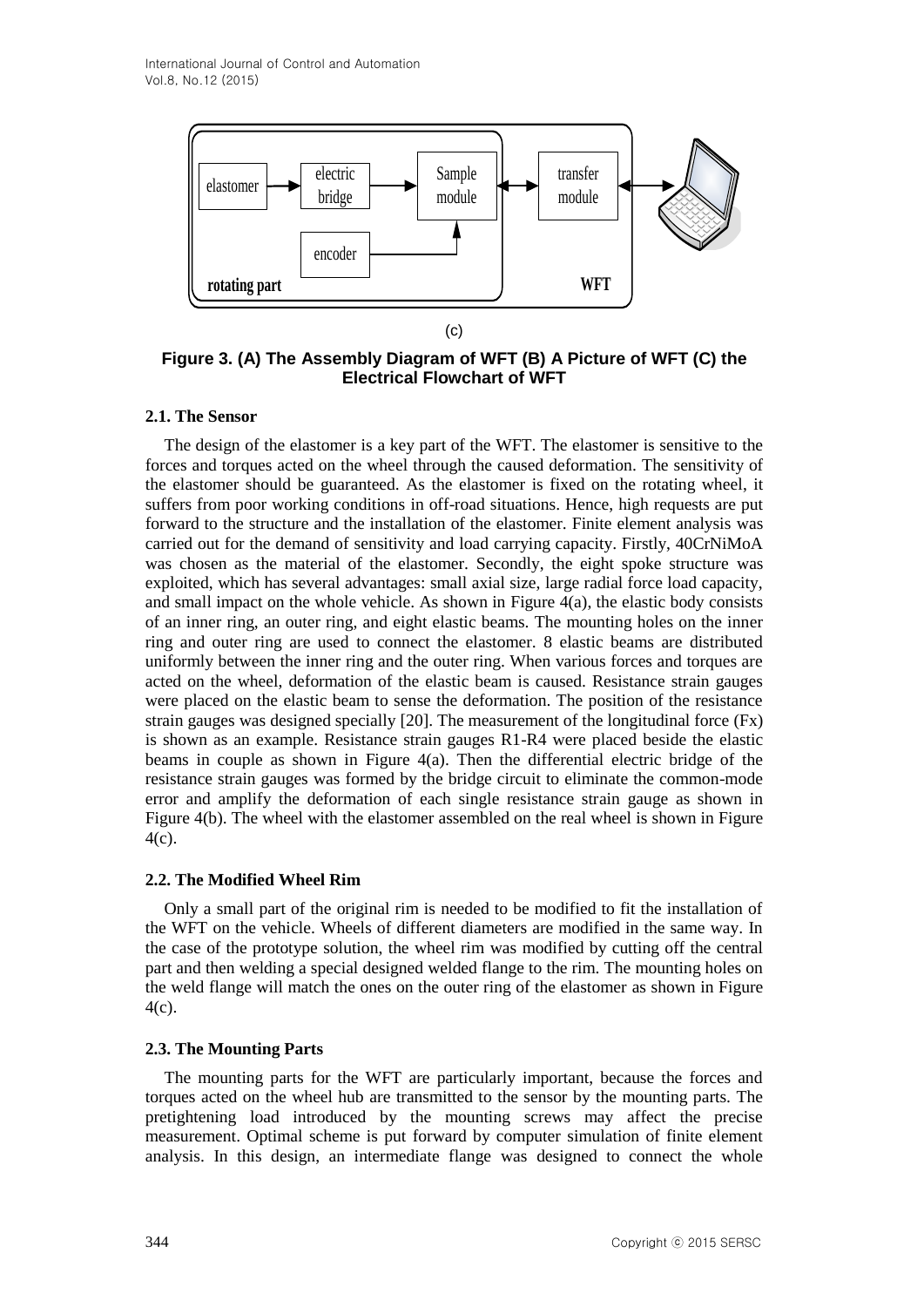integrated wheel to the wheel hub with 4 mounting screws as shown in Figure  $4(c)$ . While it was attached to the elastomer by means of sixteen M8 screws distributed uniformly in a circle, which contributes to the transmission of the forces. The screws were special customized with high loading capacity. On the other hand, the elastomer was attached to the modified rim by sixteen M8 screws ensuring the reliability during rotating in high speed and poor working conditions.



**Figure 4. (A) The Elastomer with Resistance Strain Gauges (B) The Electric Bridges (C) Installation of the Elastomer** 

### **2.4. The Automatic Real-Time Data Acquisition System**

The automatic real-time data acquisition system is another key part of the WFT. A well-designed data acquisition system can ensure the data to be transmitted accurately and fast. As the WFT is a rotating sensor, a special transfer method should be adopted. Two methods are widely used for the existing commercial wheel force transducers, rotating slip ring transducer and telemetry frequency system.

The rotating slip ring transducer is used as a way of wire transmission, which has distinct advantages, accurate and fast. However, there is some difficulty in the manufacture of the rotating slip ring transducer in domestic. And the cost of foreign import is too high. Owing to the development of wireless transmission technology, a method of wireless transmission technology is proposed as an optimal solution. The data acquisition system consists of two parts, the sample module and the transfer module. The main idea of it follows. The sample module is used to sample the wheel forces and rotation angle from the elastomer and the encoder. It connects to the elastic body by the coverplate over the elastomer and rotates with the rolling wheel. Then it sends the signals to the transfer module by wireless transfer module. The transfer module connects to the collection module by the bearing and does not rotate with the rolling wheel. Finally it can forward the data to the data recording device by CAN bus. This design approach of transmission makes it possible to transmit the data synchronously and real time, which contributes to on-line analysis and real-time control of the vehicle.

The electric block diagram of the sample module is shown in Figure 5. The sample module is powered by lithium battery pack. Differential voltage signal from the electric bridge is filtered and amplified here by the signal conditioner. Then the preliminary processed signal is sent to the A/D sampling channel of MCU. Meanwhile, the current angle signal from the encoder is sent to the I/O of MCU. Finally, the signals sampled are packaged for sending by wireless transfer module. The accuracy and reliability of the wireless transmission is tested for dozens of hours uninterruptedly both in laboratory and field environment. The result is ideal. The circuit board is shown in Figure 6.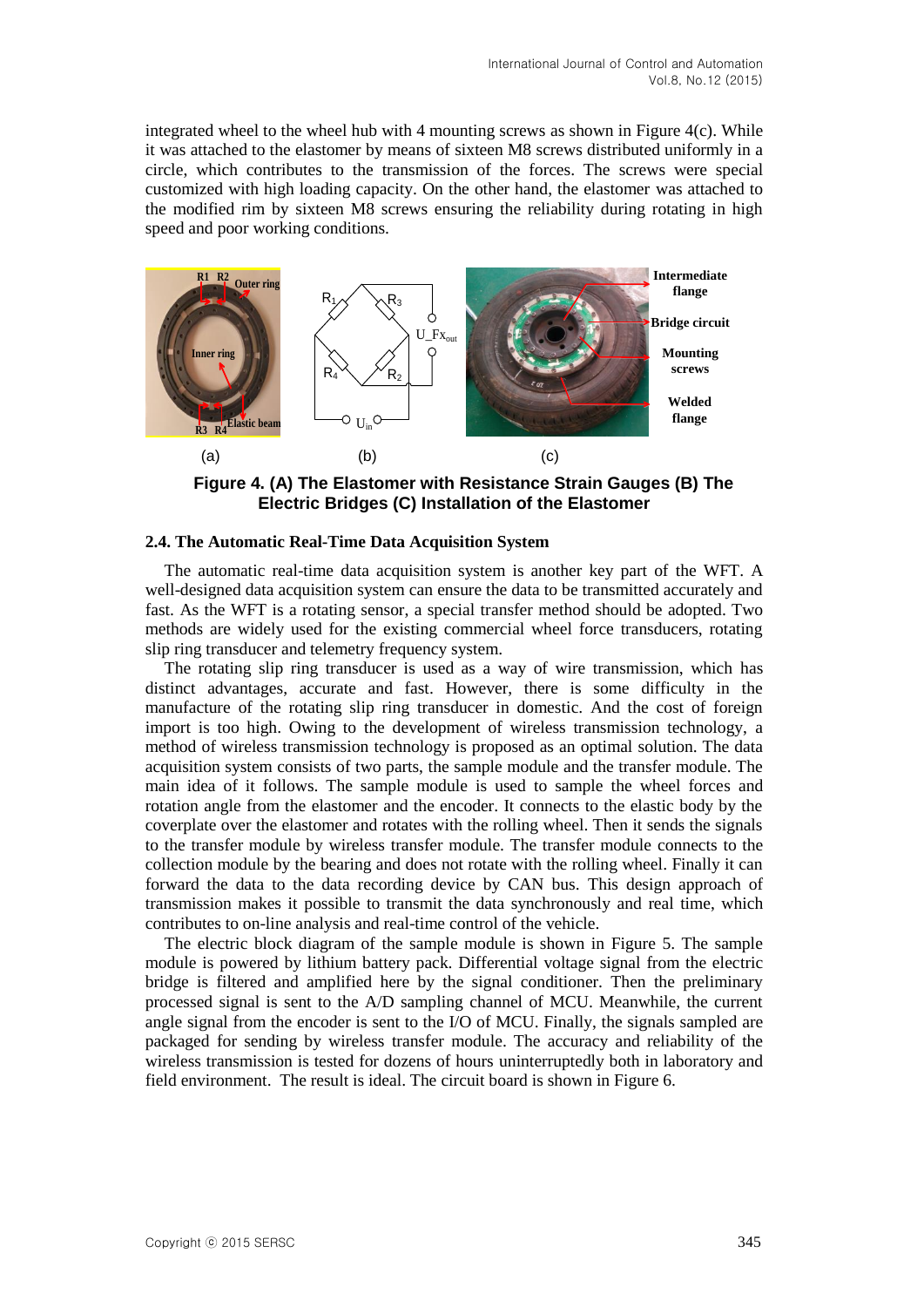

**Figure 5. The Electric Block Diagram of the Sample Module**



sample module transfer module

## **Figure 6. The Circuit Board**

The electric block diagram of the transfer module is shown in Figure 7. It is powered by the power module of the data recording device. In fact, the transfer module plays a role of a bridge in the communication between the sample module and the data recording device. Firstly, it receives the wireless signals from the sample module. Then it sends the signals to the data recording devices by CAN bus. In the meantime, it transfers control commands and response signals between them. The circuit board is shown in Figure 6.



**Figure 7. The Electric Block Diagram of the Transfer Module**

## **3. Static Calibration**

Figure 5. The Electric Block Diagram of the Sample Module<br>
Trigue 5. The Electric Block Diagram of the Sample Module<br>
Trigue 6. The Circuit Board<br>
The electric block diagram of the transfer module is shown in Figure 7. It After the manufacture and installation of the WFT, static calibration is essential to make the measured raw data to fit the real situation. The basic idea of static calibration is to input the standard force on the sensor and record the output of it. Then the input and output of the sensor are processed and compared to gain the corresponding relation, the V-KN and V-KNm. As shown in Figure 8(a), the WFT was calibrated on a specialdesigned test stand, which has three hydraulic devices to simulate the input of the forces and torques. Owing to the special structure of the elastomer, the forces and torques were calibrated independent to each other. The tests were conducted for  $+/-20$ KN (Fx, Fz) and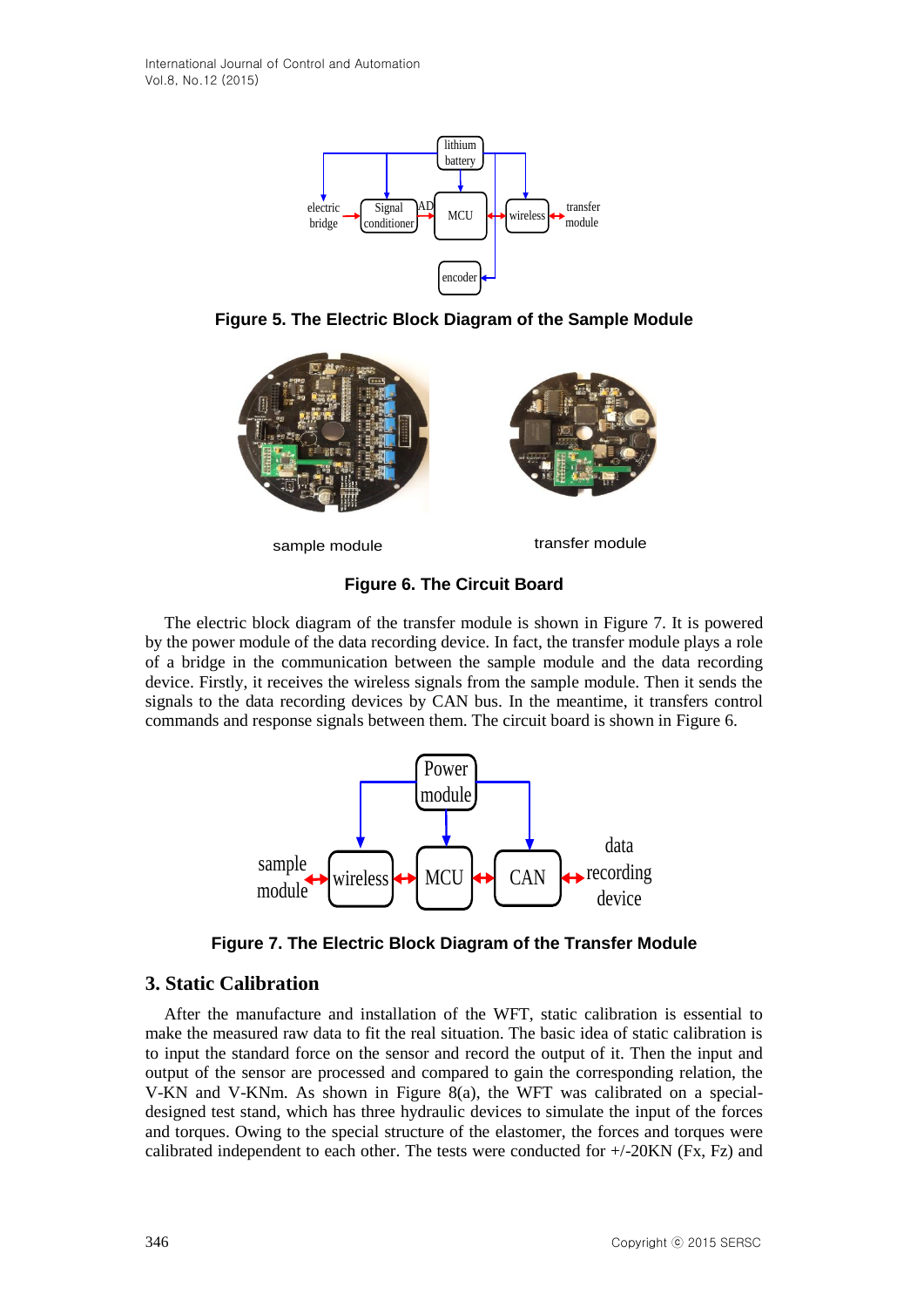for  $+/-2KN$  (Fy) loads with a step of 4 KN and 400 N. The torque channels were calibrated within a range of -2 to 2 KNm, with a step of 400 Nm. The input and output of every step were recorded. The procedure of the test was conducted repeatedly. The result of channel Fx is shown in Figure 8(b) as an example.



**Figure 8. (A) A Special-Designed Test Stand for Calibration (B) Calibration of the FX Channel**

## **4. Dynamic Calibration**

Before the real vehicle field tests, a series of dynamic calibration tests were done on a road wheel testbed produced by MTS in 1986 to make an initial validation of the WFT data [21]. For security reasons, the test-bed cannot be displayed in public. So a similar device is shown in Figure 9(a) to indicate its primary function and principle. Figure 9(b) shows the structure of the dynamic calibration testbed. A is the driving wheel, applying the driving force and normal force to the driven wheel B. The WFT to be tested is installed on the wheel B. O1 is the rotating center of A, which is fixed in the beam H. The beam is controlled by a hydraulic cylinder and can move the driving wheel in the [horizontal](http://dict.youdao.com/w/horizontal/) [direction.](http://dict.youdao.com/w/direction/) Thus a normal force is added to B. A coordinate system is defined in Figure 9(b) to simulate the vehicle coordinate system. The values of Fx and Fz applied to B are measured by the sensors on the dynamic calibration testbed and displayed on the screen of the host computer. In such way, the measured values can be used as the true value to validate the accuracy of the WFT data. The comparison result of Fz is displayed as an example. In the experiments, the normal force applied to the driven wheel B was set to 10kN, 20kN, 28kN, 36kN and 26kN successively while the rotating speed was set to 4.2r/m, 8.6r/m and 4.3r/m. Fig. 10 shows the comparison result of Fz from the WFT and the dynamic calibration testbed. The errors (the maximum error, average error and error rate) are shown in Table 1. It is shown that the error rate ranges from 0.39% to 8.4%, which is acceptable and indicates a good effect of the WFT.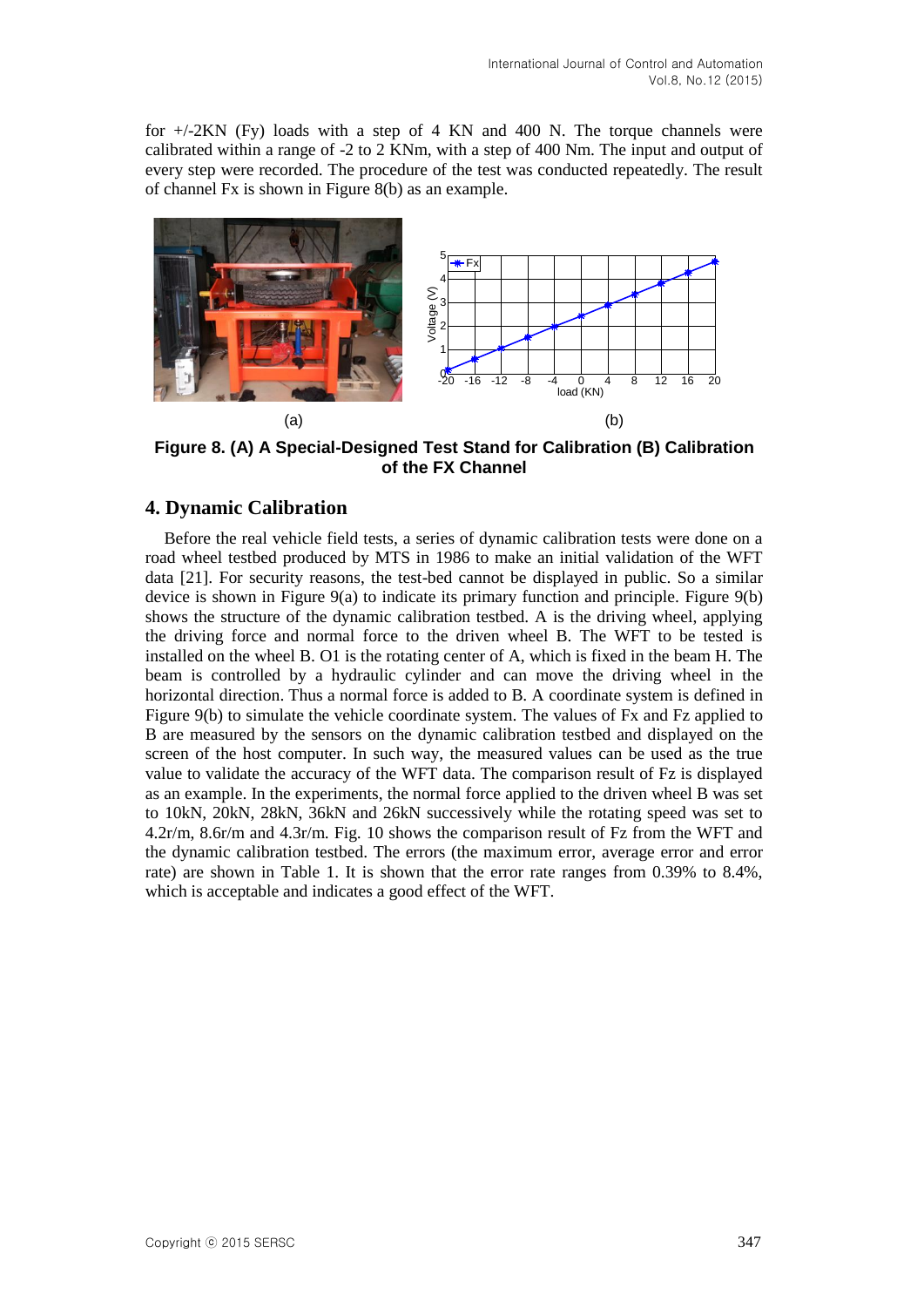

**Figure 9. (A) MTS Road Wheel Test bed (B) The Structure of the Test bed**



**Figure 10. Comparison of Fz from the WFT and the Calibration Test bed**

| <b>Situation</b> | Max error (kN) | Average error<br>(kN) | Error rate $(\% )$ |
|------------------|----------------|-----------------------|--------------------|
| 0r/m(0~10kN)     | 2.15           | 0.84                  | 8.4                |
| 4.2r/m(10kN)     | 1.56           | 0.45                  | 4.5                |
| 4.2r/m(20kN)     | 0.47           | $-0.41$               | 2.05               |
| 4.2r/m(28kN)     | $-1.89$        | 0.78                  | 2.79               |
| 4.2r/m(36kN)     | 1.24           | 0.36                  | $\mathbf{1}$       |
| 8.6r/m(36kN)     | 1.63           | $-0.14$               | 0.39               |
| 8.6r/m(26kN)     | $-0.87$        | $-0.37$               | 1.42               |
| 4.3r/m(26kN)     | 1.65           | 0.43                  | 1.65               |
| 0r/m(26kN)       | 2.79           | 1.04                  | $\overline{4}$     |
| Whole            | 2.79           | 0.51                  |                    |

**Table 1. Dynamic Error**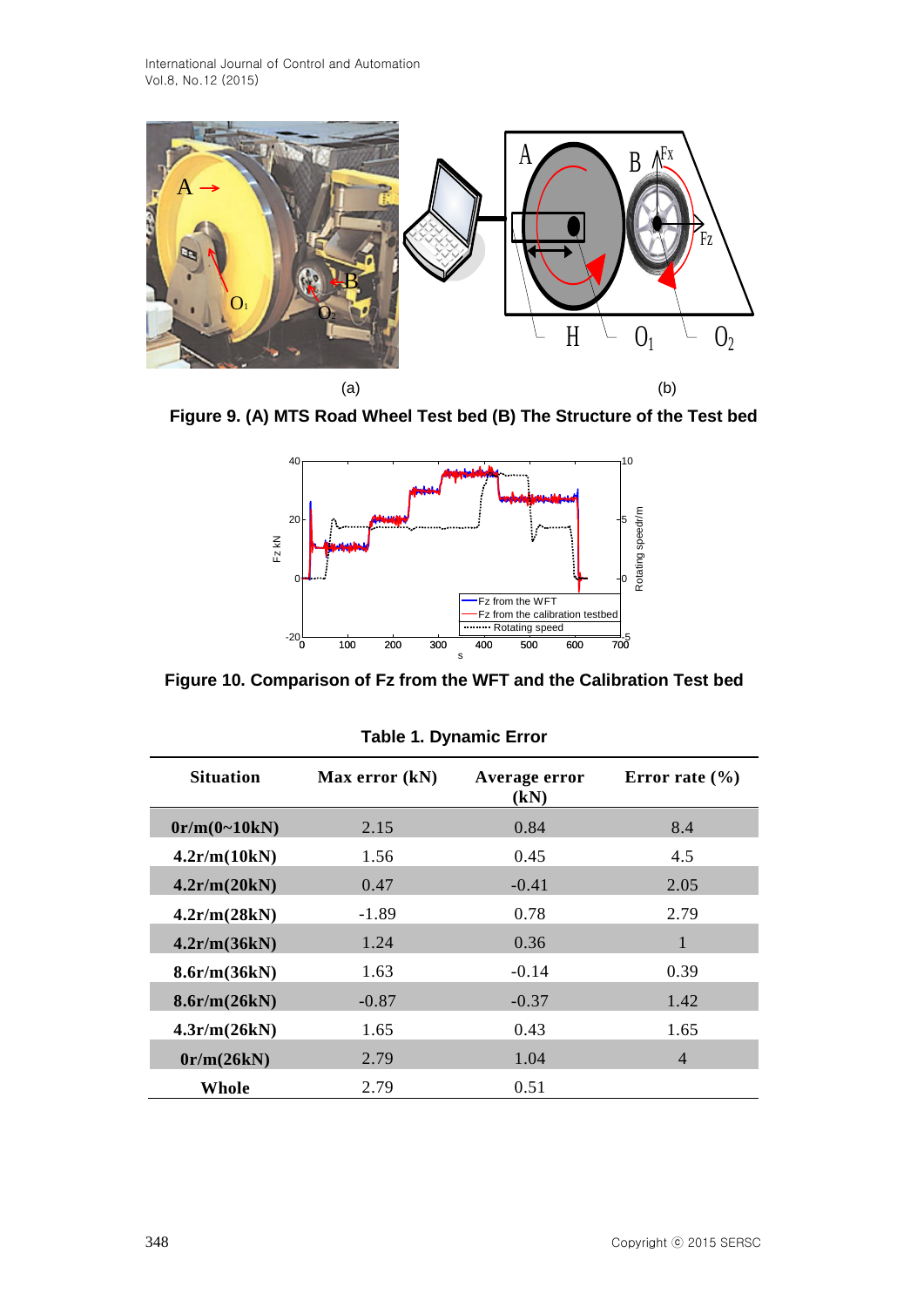## **5. Field Tests and Results**

#### **5.1. Preliminary Field Tests**

A series of preliminary field tests were conducted to validate the effectiveness and accuracy of the whole system of the WFT. The system was applied to a conventional car, 1.6-tone weight. The WFT was installed on the two front wheels shown in Figure 11(a). Installation of the WFT was convenient. Only two persons and conventional tools were required. During the field test, the data acquisition system can be controlled by one technicist. The preliminary tests were done on rigid roads because the response on typical road is already known to some extent, which contributes to the validation. Various vehicle maneuvers were executed, such as low-speed straight driving, straight accelerate-brake driving, driving around a large circle with constant speed and Figure-8 driving with constant speed. The routes of the preliminary test are shown in Figure 11(b). The test procedure is indicated by the direction of the arrow and the sequence number.



**Figure 11. (A) The Instrumented Vehicle in the Field Test (B) The Routes of the Vehicle Maneuvers**

The testing data for the results was selected from the straight accelerate-brake driving, circle driving and figure-8 driving. Wavelet filter was used here to reduce the high frequency noise in the raw data, while the Savitzky-Golay method was used to smooth the data curve.

In the field test of straight accelerate-brake driving, vehicle's gear was kept on the first gear from beginning to end, while the vehicle accelerator was stepped down slowly until the velocity gains to a certain level about 35km/h. Finally an emergency braking was taken. The whole process was repeated several times. Figure 12(a) shows the longitudinal force (Fx) called the drawbar pull and the driving torque (My) as a function of time. When the vehicle is accelerating, the drawbar pull keeps positive and changes with the depth of the vehicle accelerator. Then it decreases sharply to negative value when braking, in accordance with the test process. As we can see, the shape of the two curves is similar, which corresponds to reality. The difference between the traction force produced by driving torque (My) and the drawbar pull (Fx) defines the value of the total motion resistance. Figure 12(b) shows the vertical force (Fz) and the driving torque (My) as a function of time. As the static weight of each front wheel is about 400 kilos, Fz ranges from 3KN to 4.7KN as a dynamic response of the vehicle. When braking, Fz increases sharply. Then Figure 12(c) shows the wheel speed  $(V)$  and the driving torque  $(My)$  as a function of time. The shape of the speed curve validates the process of the acceleratebrake driving. When the driving torque (My) can overcome the motion resistance, the vehicle is in the stage of accelerating. On the contrary, when the driving torque decreases, even to negative, the vehicle is taking a braking.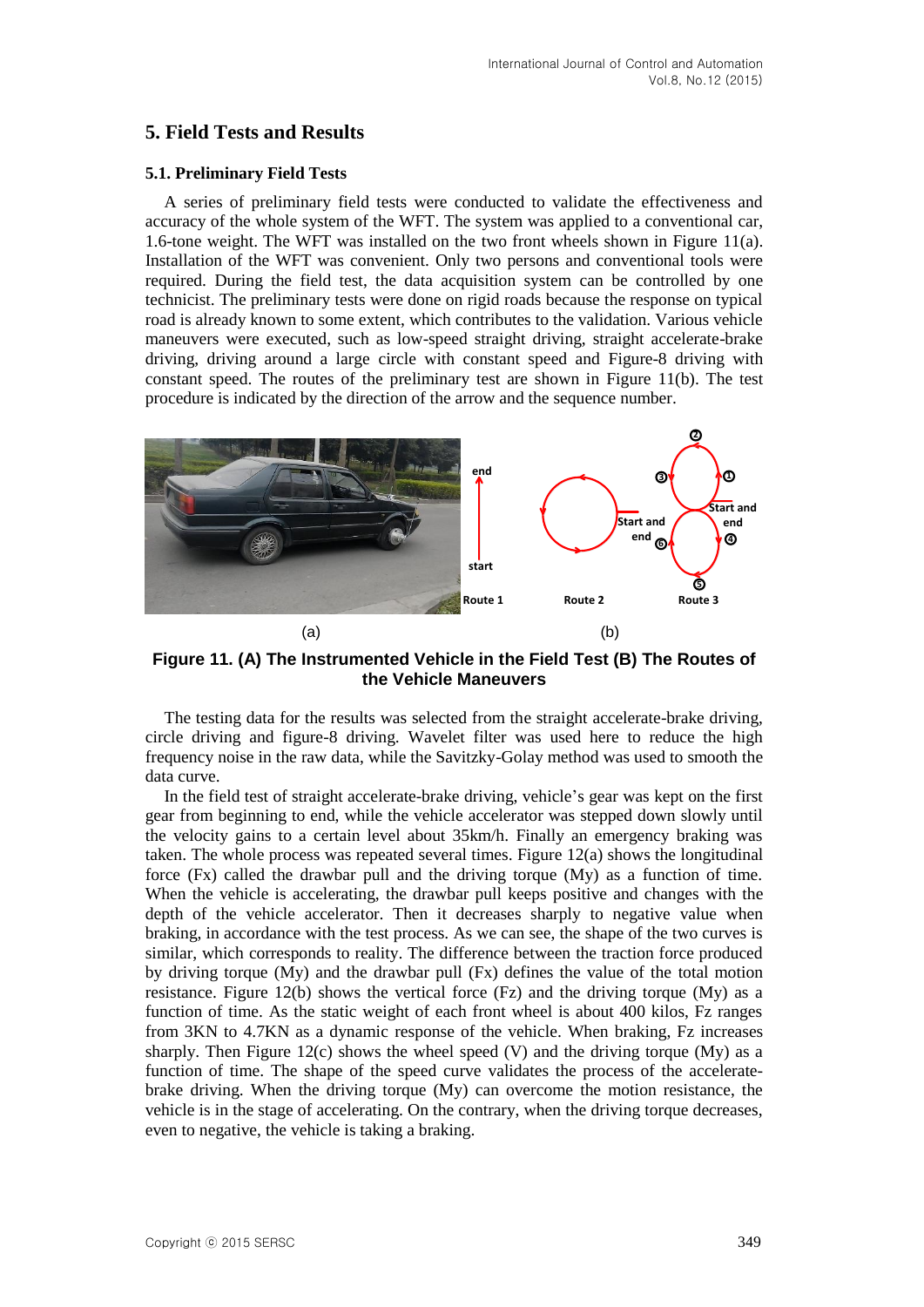

**Figure 12. (A) Traction Torque and Drawbar Pull as a Function of Time (B) Traction Torque and Vertical Load as a Function of Time (C) Traction Torque and Wheel Speed as a Function of Time**

Driving test around a large circle was done at a constant speed approximately. The direction of the driving was anticlockwise. The comparison of the two front wheels' performance follows, as shown in Figure 13. According to the vehicle dynamics, the response of the forces (Fx, Fy, Fz) and torque (My) of the right wheel should be larger than that of the left wheel, which can be seen from the curves clearly. More specifically, the vertical force (Fz) of the right wheel increases while that of the left wheel decreases relative to the static status, because the body of the vehicle will lean to the right side, as shown in Figure  $13(c)$ . The obvious change of the curves in the beginning is caused by the vehicle starting. Then the curves' value keeps at a stable level until braking. For the longitudinal force (Fx), although the increase of the vertical force (Fz) of the right wheel brings an increase of the motion resistance, but it also means a larger increase of the tractive force. Therefore, the response of the longitudinal force  $(Fx)$  of the two wheels is as shown in Figure 13(a). Figure 13(b) shows the result of the measurement of the lateral force, which can be used for the research of steeling control and lateral stability. The lateral force of the right wheel has a larger increase than the left wheel. The driving torque (My) on the driving wheel is as shown in Figure 13(d). The obvious decrease in the middle of the curves is due to the driving behavior of releasing the accelerator to control the vehicle speed.

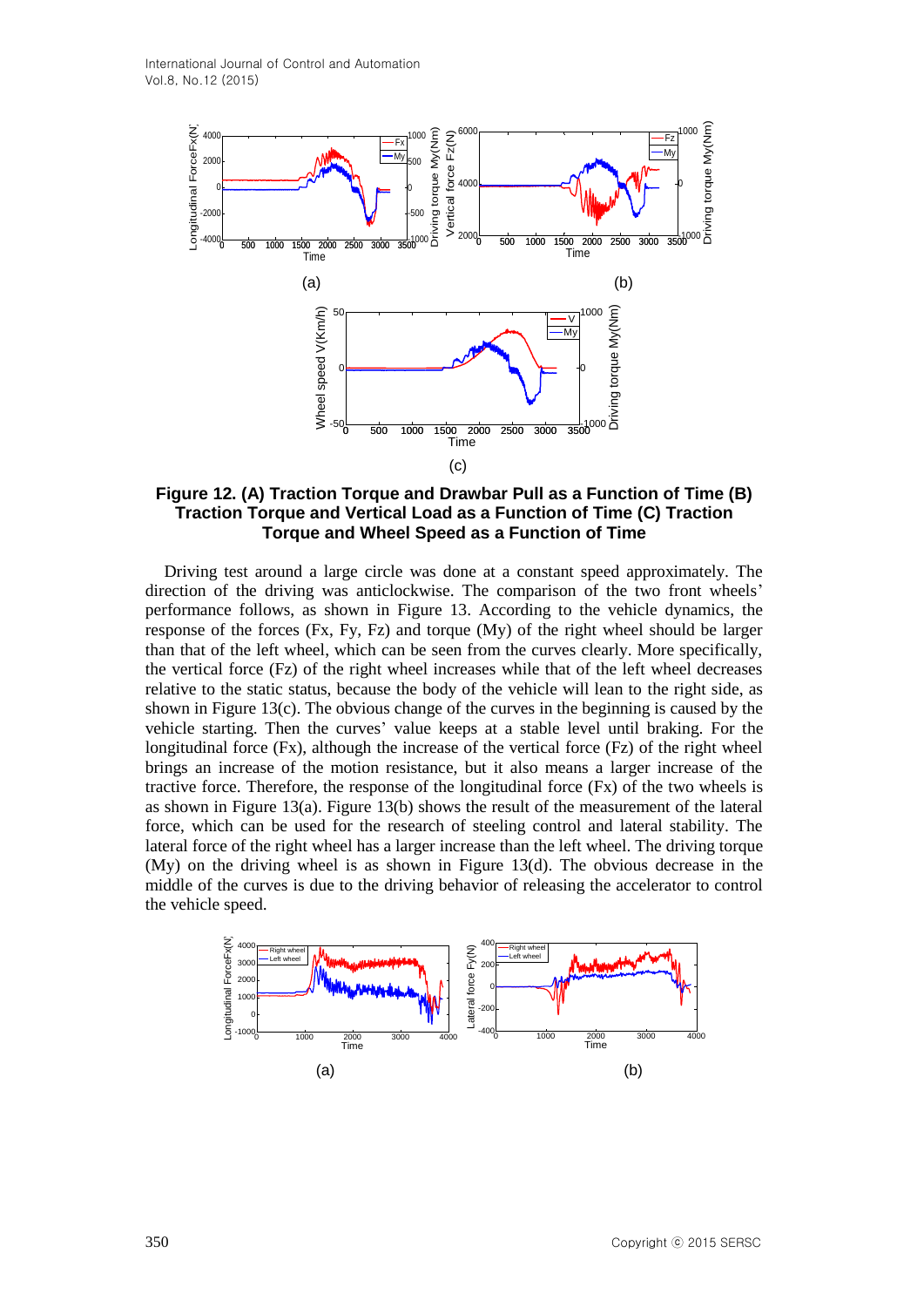

**Figure 13. (a) Comparison of the longitudinal force of the two front wheels (b) Comparison of the lateral force of the two front wheels (c) Comparison of the vertical force of the two front wheels (d) Comparison of the traction torque of the two front wheels**

In order to validate the capability of the WFT system further, Figure-8 driving was conducted at a constant speed approximately. In the first half of the test procedure, the vehicle drove anticlockwise. While in the second half, the vehicle drove clockwise. The dynamic responses of the forces (Fx, Fy, Fz, My) of the two front wheels are shown in Figure 14. When driving anticlockwise, the result reflected by the curves is similar to the situation in the circle driving. In the stage of driving clockwise, the whole situation is inversed, which is indicated by the comparison of the first half and the second half of all the curves. In particular, the value of the lateral force $(Fy)$  changes from positive to negative because the lateral force is opposite to the positive direction ruled by the vehicle coordinate system when driving clockwise.



**Figure 14. (a) Comparison of the longitudinal force of the two front wheels (b) Comparison of the lateral force of the two front wheels (c) Comparison of the vertical force of the two front wheels (d) Comparison of the traction torque of the two front wheels**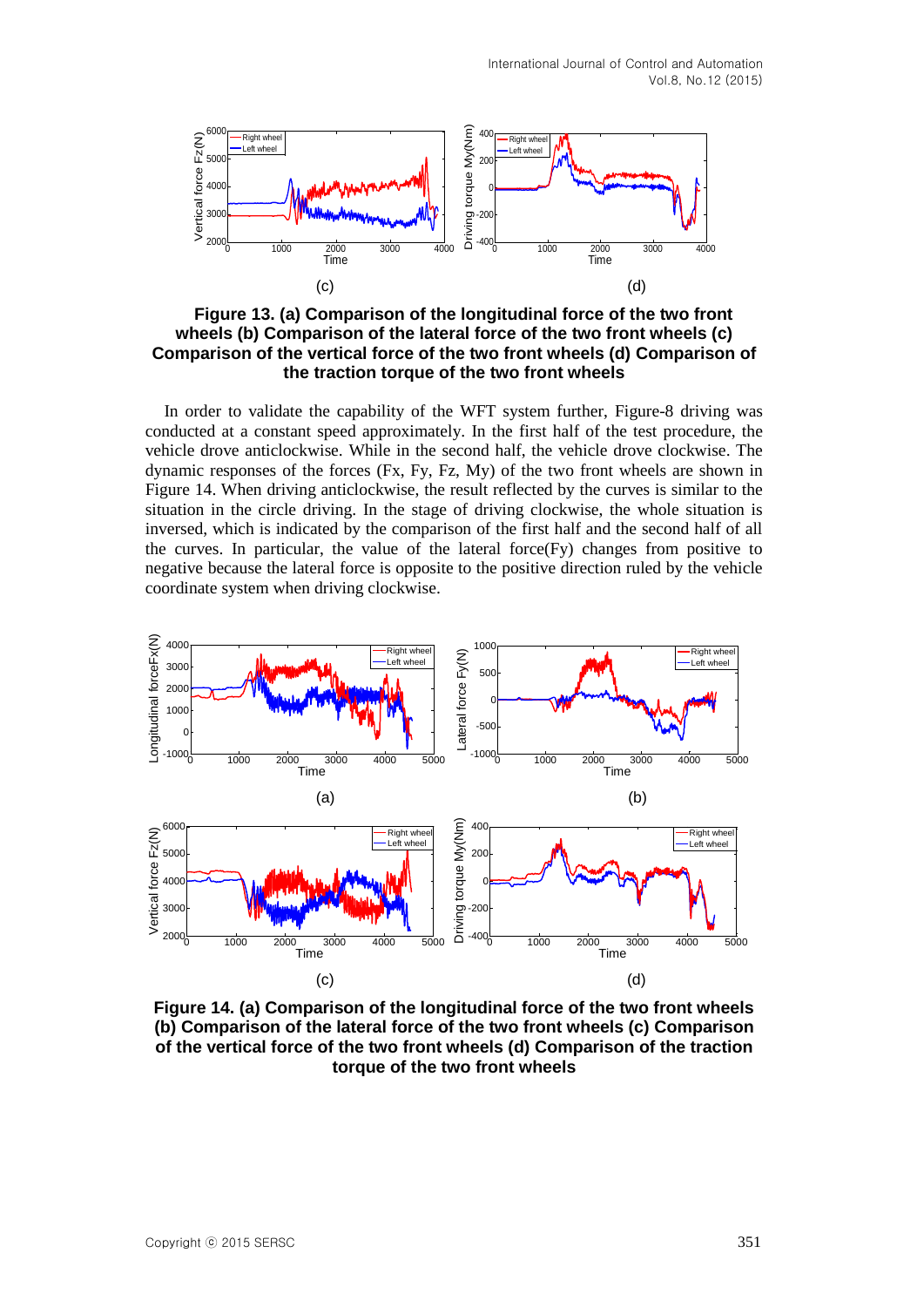### **5.2. Off-Road Tests**

In order to display the potency of the WFT system in off-road situations, the vehicle equipped with the WFT was tested on six kinds of special testing pavements, which were usually used for the vehicle durability test. As shown in Figure 15, they are the following roads: (1) twisted road; (2) concrete bump road; (3) discoid road; (4) washboard road; (5) gravel road; (6) Belgian road. The first three kinds of roads are too bumpy, so the vehicle drove slowly. For the next three kinds, the vehicle drove in three speed conditions: 10 Km/h, 20 Km/h and 30 Km/h.



**Figure 15. Special Testing Pavements**

In the attempt to show the potential of the WFT system in off-road situations, the longitudinal force (Fx) and the vertical force (Fz) are selected as the features of the response of the wheel-soil interaction. Fig. 16 shows the comparison of the longitudinal force (Fx) on six kinds of special testing pavements. Figure 17 shows the comparison of the vertical force (Fz). The value of each curve changes regularly, which validates the effectiveness and accuracy of the WFT system to some extent. There are obvious differences in the shape of the curves from each other, which indicate the different characteristics of the six kinds of special testing pavements. In particular, the gravel road and the Belgian road have the similar appearance to some extent. However, the curves of the longitudinal force and the vertical force both show significant distinction. Only a preliminary analysis is done here to show the potential of the WFT system. A further analysis of the curves will be done for specific research, such as terrain classification and loading-spectrum analysis.

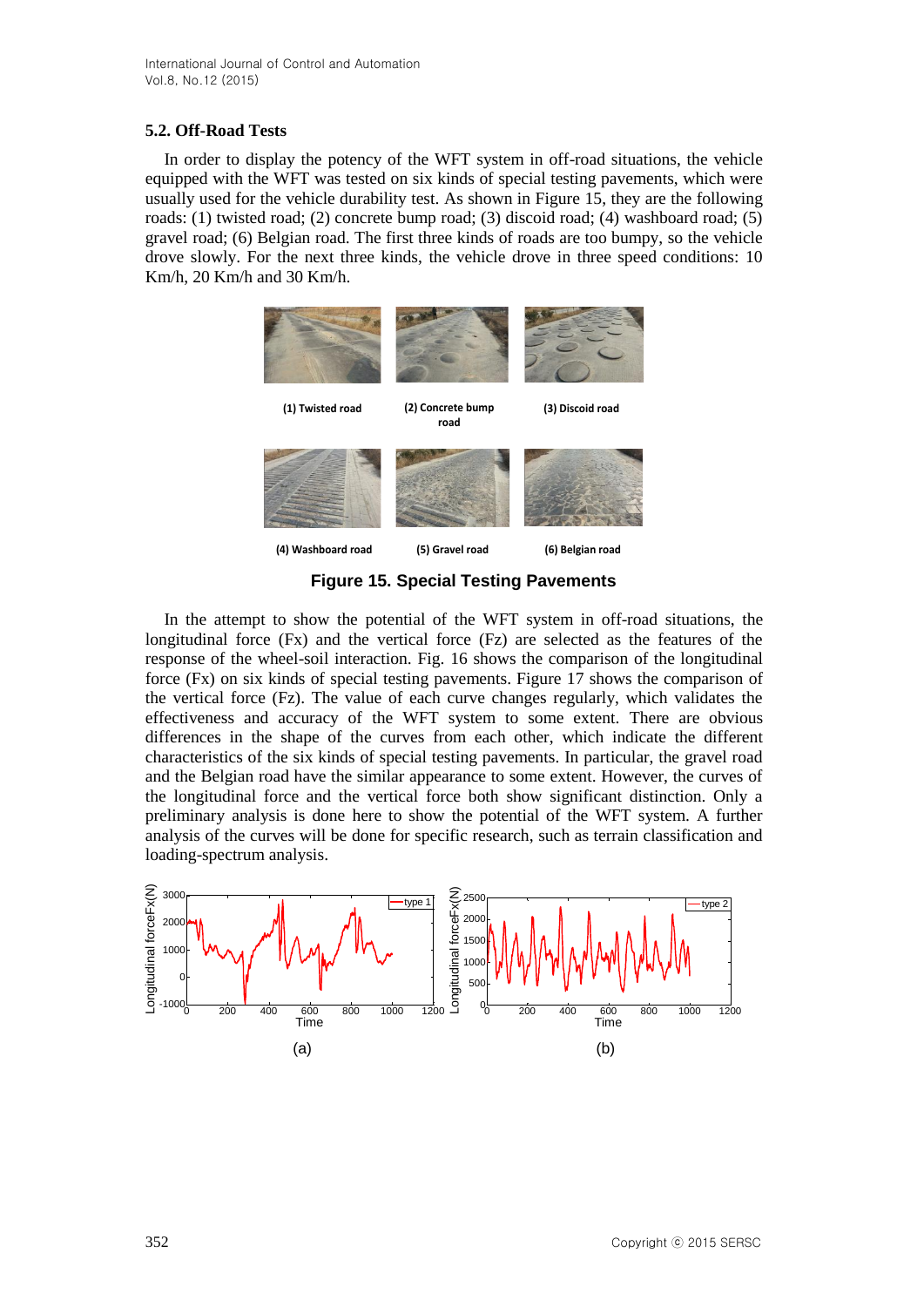International Journal of Control and Automation Vol.8, No.12 (2015)



**Figure 16. Comparison of the Longitudinal Force (Fx) On Six Kinds Of Roads**



**Figure 17. Comparison of the Vertical Force (Fz) on Six Kinds of Roads**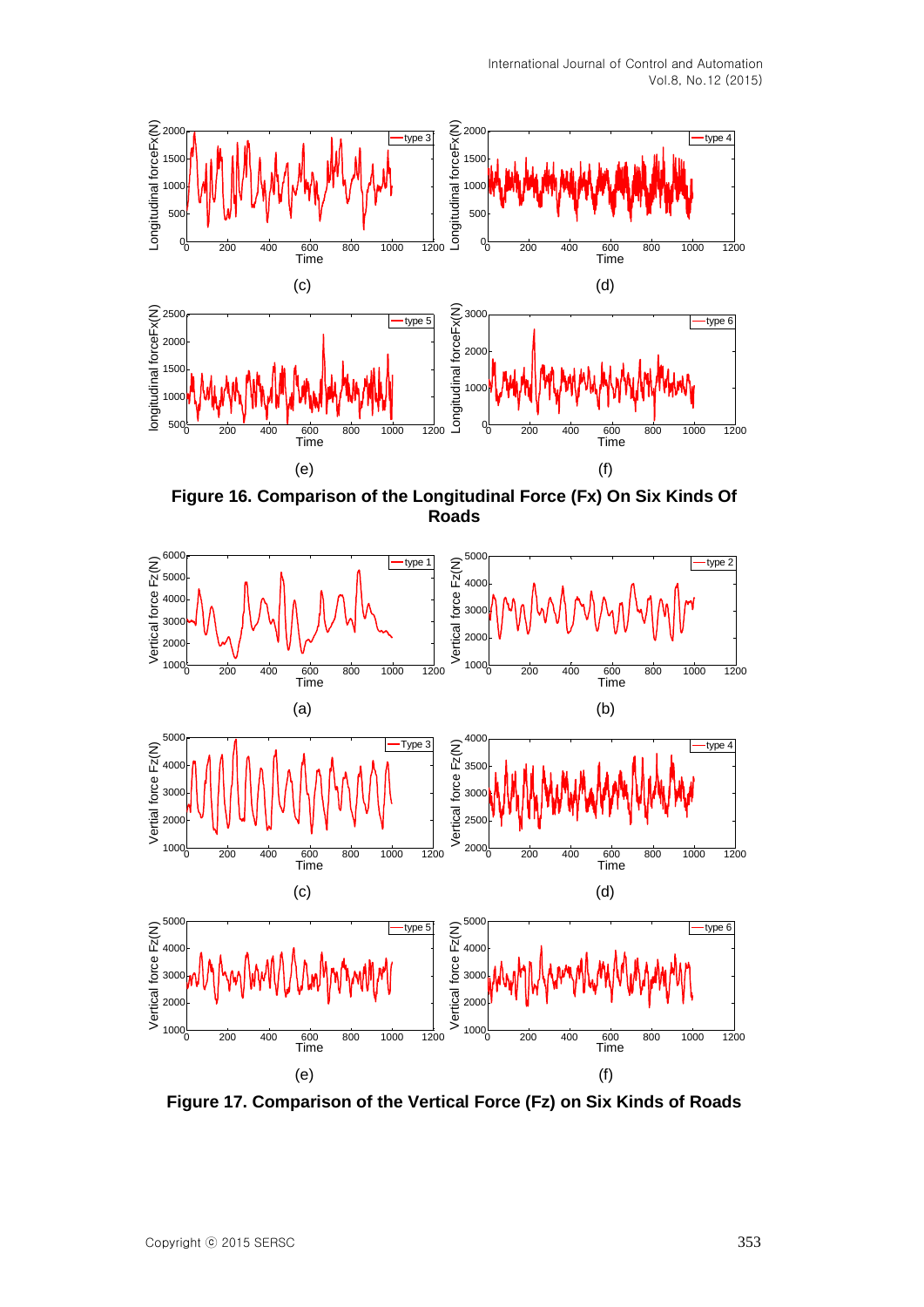## **6. Conclusions**

A wheel force transducer (WFT) was designed and fabricated as a measuring instrument for off-road vehicle performance testing. The WFT has the function of measuring the forces and the torques synchronously and real-time. The overall structure of the WFT consists of several key parts: the sensor, the modified rims, the mounting parts and the automatic real-time data acquisition system. The elastomer of the sensor was designed with excellent mechanical strength and high sensitivity to fit the extreme working conditions caused by off-road situations. Minor modifications of the wheel rim were required for the application of the WFT, without any modification to the vehicle's structure. The installation of the WFT was convenient and only two persons can finish the work. The automatic real-time data acquisition system was designed through wireless transmission technology. The data of the WFT from different wheels can be acquired synchronously and real time, which provides the possibility of on-line analysis and realtime control of the vehicle. The results of the preliminary field tests are presented in the paper, which validates the validity, reliability and accuracy of the whole WFT system. Emphasis is lay on the analysis of the longitudinal force (Fx), the lateral force (Fy), the vertical force (Fz) and the driving torque (My) based on the driving maneuvers. The heeling torque (Mx) and the aligning torque (Mz) will be analyzed in further study. Then the results of off-road testing are presented. The longitudinal force (Fx) and the vertical force (Fz) are selected as the features of the response of the wheel-soil interaction. A sufficient expression is given to the different characteristics of the six kinds of special testing pavements by the results. A further analysis of the curves will be done for specific research. As a result, great potential of the WFT system is indicated in the application of off-road vehicle performance testing and wheel-soil interaction studies. Meanwhile, the cost of the WFT is controlled effectively under the condition of guaranteeing the reliability and accuracy of the whole system.

### **Acknowledgments**

This work is supported by Natural Science Foundation of China (Grant no. 51305078) and Suzhou science and Technology Project (Grant no. SYG201303).

## **References**

- [1] J.Y. Wong, "Theory of Ground vehicles, 4th edition", John Wiley & Sons, (**2008**).
- [2] C. Senatore and C. Sandu, "Off-road tire modeling and the multi-pass effect for vehicle dynamics simulation", Journal of Terramechanics, vol. 48, (**2011**), pp. 265-276.
- [3] Z. Shiller, M. P. Mann and D. Rubinstein, "Dynamic stability of off-road vehicle considering a longitudinal terramechanics mode", Roma, Italy 2007 IEEE International Conference on Robotics and Automation, (**2007**) April 10-14.
- [4] J. Pytka, "Experimental research on stability of an off-road vehicle on deformable surface", SAE Technical paper Series, (**2010**), 2010-01-1898.
- [5] J. Pytka, "Steering effects upon lateral dynamics of a SUV on deformable surfaces", SAE Int. J. Commer. Veh. vol. 4, no. 1, (**2011**), pp. 40-48.
- [6] V.V. Vantsevich, M. S. Vysotski and D. A. Doubovik, "Control of the wheel driving forces as the basis for controlling off-road vehicle dynamics", SAE Technical paper Series, (**2002**), 2002-01-1472.
- [7] V. K. Tiwari, K. P. Pandey and P. K. Pranav, "A review on traction prediction equations", Journal of Terramechanics, vol. 47, (**2010**), pp. 191-199.
- [8] M. G. Bekker, "Theory of Land Locomotion", Ann Arbor, The University of Michigan Press, (**1956**).
- [9] M. G. Bekker, "Introduction to Terrain-Vehicle System", Ann Arbor, The University of Michigan Press, (**1969**).
- [10] J.Y. Wong, "Terramechanics and Off-road Vehicle", Amsterdam, Elsevier, (**1989**).
- [11] J. D. Priddy and W. E. Willoughby, "Clarification of vehicle cone index with reference to mean maximum pressure", Journal of Terramechanic, vol. 43, (**2006**), pp. 85-96.
- [12] C. W. Fervers, "Improved FEM simulation model for tire-soil simulation", Journal of Terramechanics, vol. 41, (**2004**), pp. 87–100.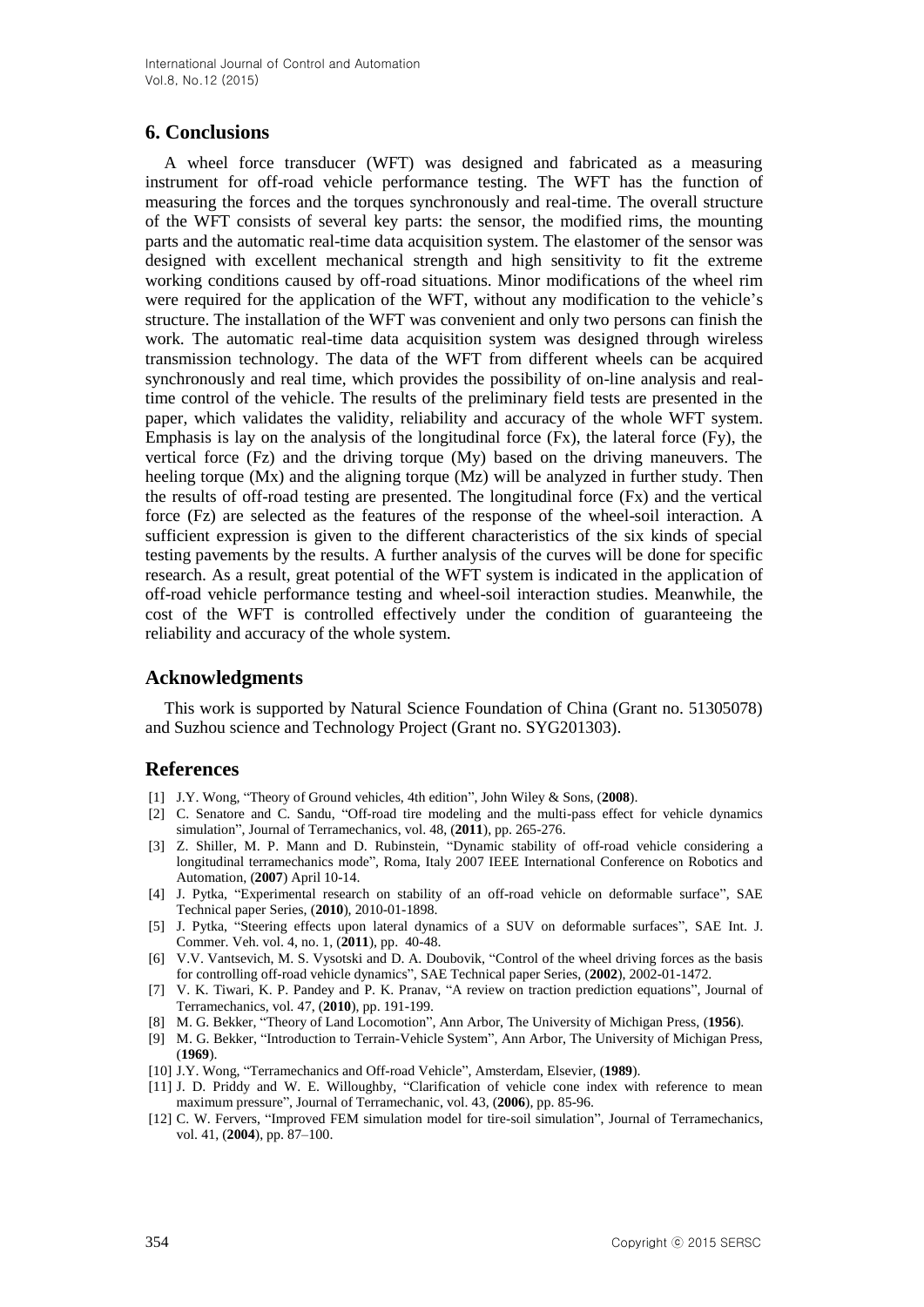- [13] L.R. Khot, V. M. Salokhe, H. P. W. Jayasuriya and H. Nakashima, "Experimental validation of distinct element simulation for dynamic wheel–soil interaction", Journal of Terramechanics, vol. 44, (**2007**), pp. 429–437.
- [14] G. Ishigami, A. Miwa, K. Nagatani, K. Yoshida, "Terramechanics-Based Model for Steering Maneuver of Planetary Exploration Rovers on Loose Soil", Journal of Field Robotics, vol. 24, no. 3, (**2007**), pp. 233–250.
- [15] L. Ding, K. Yoshida, K. Nagatani, H. B. Gao, Z.Q. Deng, "Parameter Identification for Planetary Soil Based on a Decoupled Analytical Wheel-Soil Interaction Terramechanics Model", The 2009 IEEE/RSJ International Conference on Intelligent Robots and Systems, St. Louis, USA, (**2009**)October 11-15
- [16] K. Nagaoka, N. Mizukami, T. Kubota, "Prediction of Tractive Limitations of a Rigid Wheel on Loose Soil", Journal of Asian Electric Vehicles, vol. 10, no. 1, (**2012**), pp. 1583-1589.
- [17] W. Weiblen, H. Kockelmann and H. Burkard, "Evaluation of different designs of wheel force transducers", SAE Paper, (**1999**), 1999-00-1037.
- [18] J. Pytka, "A wheel dynamometer for off-road vehicles testing", SAE Technical paper Series, (**2008**), 2008-01-0783.
- [19] J. H. Lee, T. H. Johnson, D. Huang, S. Meurer, A. A. Reid and B. R. Meldrum, "New integrated testing system for the validation of vehicle snow interaction models", Proceedings of the 2010 ground vehicle systems engineering and technology symposium, (**2010**)August 17-19, Dearborn, Michigan.
- [20] G. Y. Lin, W. G. Zhang, F. Yang, H. Pang and D. Wang, "An initial value calibration method for the wheel force transducer based on memetic optimization framework", Mathematical Problem in Engineering, (**2013**), no. 275060.
- [21] D. Wang, G. Y. Lin, W. G. Zhang, N. Zhao and H. Pang, "The new method of initial calibration with the wheel force transducer", Sensor Review, vol. 34, no. 1, (**2014**), pp. 98-109.

### **Authors**



**Fan Yang**, he was born in JiangSu province, China on June 1988. He is a Ph.D candidate in School of Instrument Science and Eigineering, Southeast University. He is mainly engaged in research of Terramechanics, measurement and control technology.



**Guoyu Lin**, he was born in Fujian province, China on July 1979. He is an associate professor in School of Instrument Science and Engineering, Southeast University. His main research interests automotive, vehicle initiative safety an[d visual](http://dict.youdao.com/w/visual/) [perception.](http://dict.youdao.com/w/perception/)



**Weigong Zhang**, he was born in Hangzhou province, China on October 1959. He is a professor and PhD supervisor in School of Instrument Science and Engineering, Southeast University. His main research interests automotive, vehicle initiative safety, measurement and control technology.